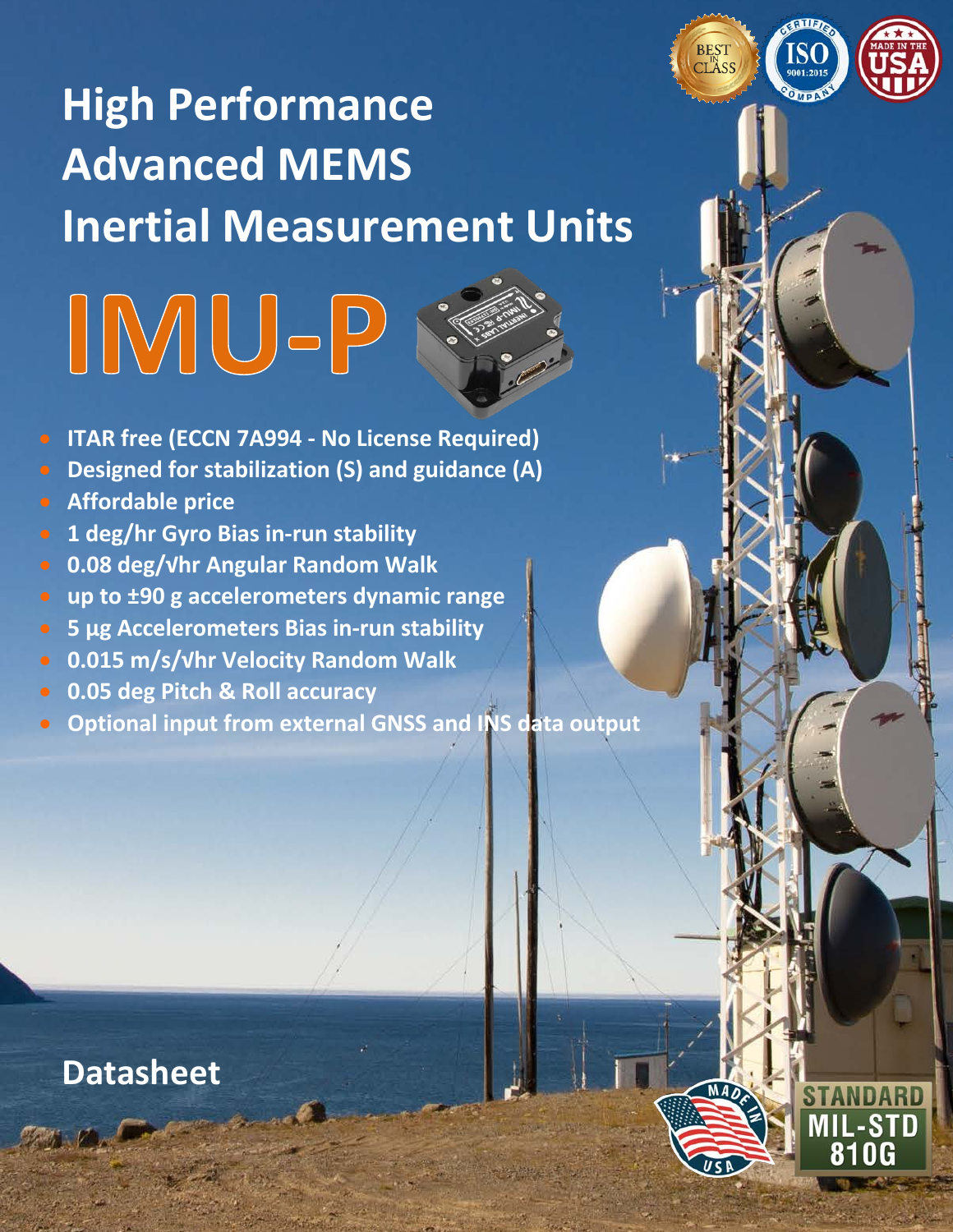## **Inertial Labs**

### **IMU-P Datasheet Rev.3.9**

The **Inertial Labs Inertial Measurement Unit (IMU-P)** is an Advanced MEMS sensors based, compact, self-contained strapdown, industrial and tactical grade Inertial Measurement Systems and Digital Tilt Sensor, that measures linear accelerations, angular rates, Pitch & Roll with three-axis highgrade MEMS accelerometers and three-axis tactical grade MEMS gyroscopes. Angular rates and accelerations are determined with high accuracy for both motionless and dynamic applications. The **Inertial Labs IMU-P** is breakthrough, fully integrated inertial solutions that combine the latest MEMS sensors technology.



Fully calibrated, temperature compensated, mathematically aligned to an orthogonal coordinate system, IMU demonstrate less than 1 deg/hr gyroscopes and 0.005 mg accelerometers bias inrun stability with very low noise and high reliability.

Continuous Built-in Test (BIT), configurable communications protocols, electromagnetic interference (EMI) protection, and flexible input power requirements make the **Inertial Labs IMU-P** easy to use in a wide range of higher order integrated system applications.

The **Inertial Labs IMU-P** models are able to get an aiding data from external source of GNSS and then to output full spectrum of INS data (Positions, Attitude, Velocity and Time).

The **Inertial Labs IMU-P** was designed for applications, like:

- $\leftrightarrow$  Antenna and Line of Sight Stabilization Systems
- $\cdot$  Passengers trains acceleration / deceleration and jerking systems
- ◆ Motion Reference Units (MRU)
- Motion Control Sensors (MCS)
- $\div$  Gimbals, EOC/IR, platforms orientation and stabilization
- v GPS-Aided Inertial Navigation Systems (INS)
- ◆ Attitude and Heading Reference Systems (AHRS)
- $\cdot$  Land vehicles navigation and motion analysis
- ◆ Buoy or Racing Boat Motion Monitoring
- ◆ UAV & AUV/ROV navigation and control



| <b>Parameter</b>                     | <b>IMU-P</b><br>"Tactical A" | <b>IMU-P</b><br>"Tactical S" | <b>IMU-P</b><br>"Industrial"       | <b>IMU-P</b><br>"KERNEL" |  |
|--------------------------------------|------------------------------|------------------------------|------------------------------------|--------------------------|--|
| <b>GYROSCOPES</b>                    |                              |                              |                                    |                          |  |
| Gyroscopes Bias in-run stability     | 1 deg/hr                     | 2 deg/hr                     | 3 deg/hr                           | 2 deg/hr                 |  |
| Gyroscopes Bias residual error       | 30 deg/hr                    | 35 deg/hr                    | 50 deg/hr                          | 72 deg/hr                |  |
| Gyroscopes Angular Random Walk       | 0.2 deg/ $\sqrt{hr}$         | $0.08$ deg/ $\sqrt{hr}$      | $0.3 \text{ deg}/\sqrt{\text{hr}}$ | 0.38 deg/ $\sqrt{hr}$    |  |
| <b>ACCELEROMETERS (±8 g range)</b>   |                              |                              |                                    |                          |  |
| Accelerometers Bias in-run stability | $0.005$ mg                   | $0.01$ mg                    | $0.01 \, \text{mg}$                | $0.01$ mg                |  |
| Accelerometers Bias residual error   | 0.5 <sub>mg</sub>            | 0.5 <sub>mg</sub>            | 0.7 <sub>mg</sub>                  | 0.7 <sub>mg</sub>        |  |
| Accelerometers Velocity Random Walk  | $0.015$ m/sec/ $\sqrt{hr}$   | $0.018$ m/sec/ $\sqrt{hr}$   | $0.018$ m/sec/ $\sqrt{hr}$         | 0.02 m/sec/ $\sqrt{hr}$  |  |
| <b>PITCH &amp; ROLL</b>              |                              |                              |                                    |                          |  |
| Pitch & Roll static accuracy, RMS    | $0.05$ deg                   | $0.05$ deg                   | $0.05$ deg                         | $0.05$ deg               |  |
| Pitch & Roll dynamic accuracy, RMS   | $0.08$ deg                   | $0.08$ deg                   | $0.08$ deg                         | $0.08$ deg               |  |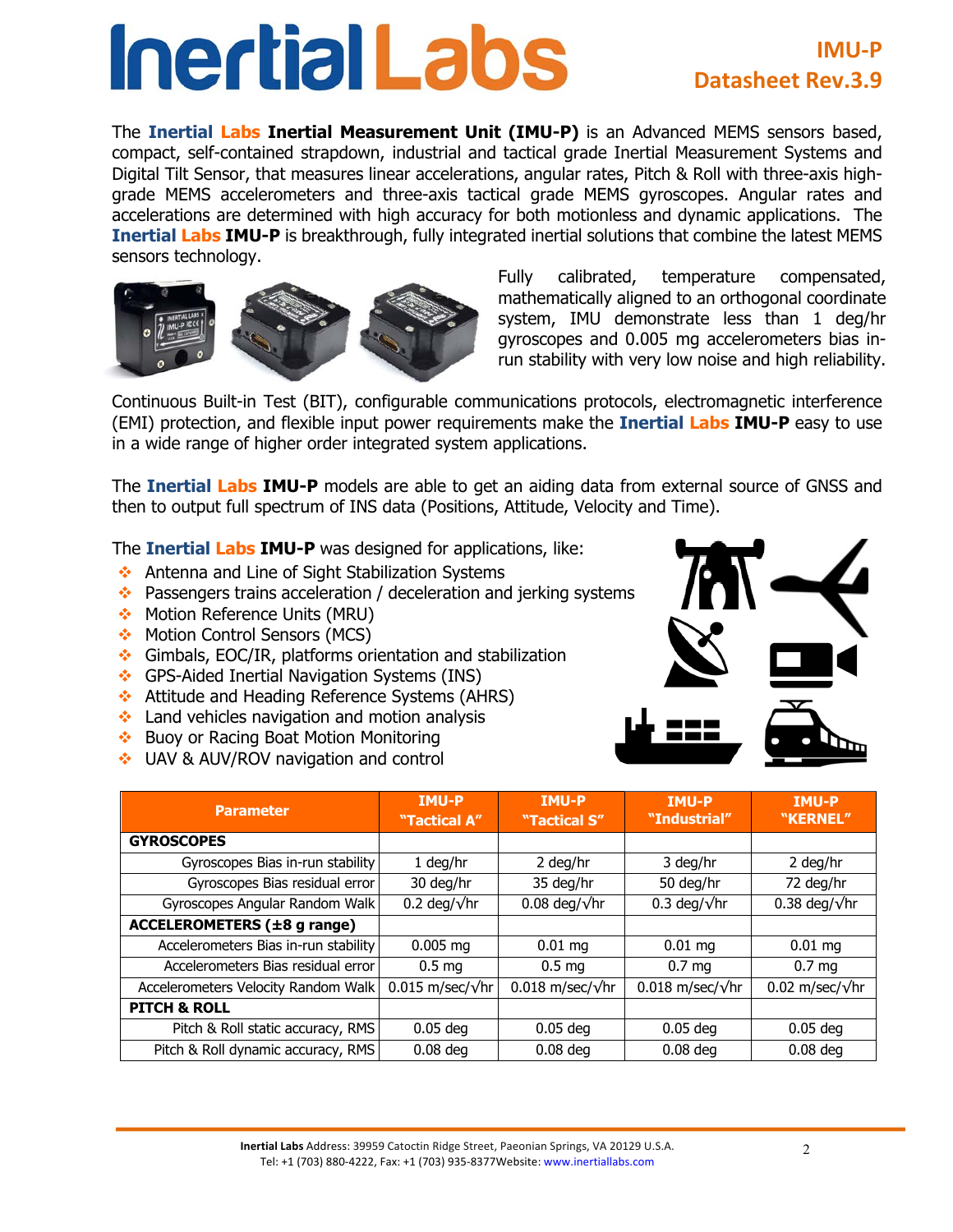### **InertialLabs**

### **IMU-P Datasheet Rev.3.9**

#### **IMU-P Gyroscopes & Accelerometers Key Performance**



**Inertial Labs IMU-P key applications**







**Construction equipment motion control Antenna stabilization Precision Agriculture** 



**UAV, Loitering Munitions, Glide Bombs Remote Weapon Stations, EOS stabilization Aerospace**









**Autonomous vehicles Land vehicles navigation systems Remote sensing (mapping, photogrammetry)**

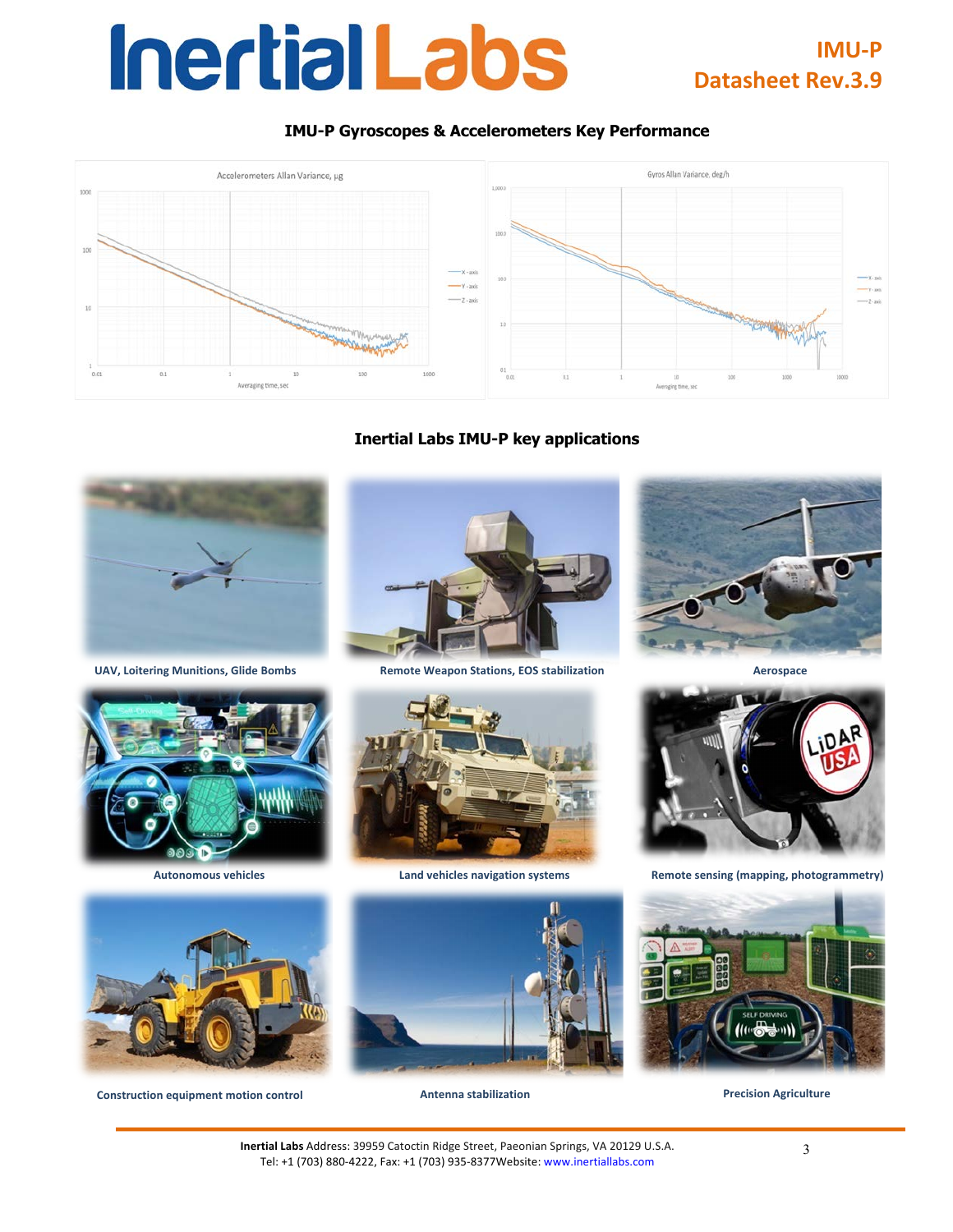## **Inertial Labs**

### **IMU-P Datasheet Rev.3.9**

|                                                                                        |                   |                                       |                                     | <b>IMU-P</b><br><b>INDUSTRIAL</b> |                      |                                                                                                  |       | IMU-P<br><b>KERNEL</b>    |                      |                                       |                             |      |              |  |
|----------------------------------------------------------------------------------------|-------------------|---------------------------------------|-------------------------------------|-----------------------------------|----------------------|--------------------------------------------------------------------------------------------------|-------|---------------------------|----------------------|---------------------------------------|-----------------------------|------|--------------|--|
| <b>Parameter</b>                                                                       | <b>Units</b>      |                                       |                                     |                                   |                      |                                                                                                  |       |                           |                      |                                       |                             |      |              |  |
| Output signals                                                                         |                   |                                       |                                     |                                   |                      | Accelerations, Angular rates, Pitch, Roll, Relative Heading, Temperature, Synchronization output |       |                           |                      |                                       |                             |      |              |  |
| Available colors of enclosure                                                          |                   |                                       |                                     |                                   |                      | Black, Desert Tan or Green                                                                       |       |                           |                      |                                       |                             |      |              |  |
| Data update rate                                                                       | Hz                |                                       | 2000 Hz                             |                                   |                      |                                                                                                  |       | 2000 Hz                   |                      | 2000 Hz                               |                             |      |              |  |
| Start-up time                                                                          | sec               |                                       | < 1                                 |                                   |                      |                                                                                                  |       | < 1                       |                      |                                       | $\leq 1$                    |      |              |  |
| Full Accuracy Data (Warm-up Time)                                                      | sec               |                                       | $<$ 5 (max)                         |                                   |                      |                                                                                                  |       | $<$ 5 (max)               |                      |                                       | $<$ 5 (max)                 |      |              |  |
| <b>Gyroscopes</b>                                                                      |                   |                                       | <b>IMU-P (Tactical)</b>             |                                   |                      |                                                                                                  |       | IMU-P                     |                      |                                       | IMU-P                       |      |              |  |
|                                                                                        |                   | <b>Model A</b>                        |                                     | <b>Model S</b>                    |                      |                                                                                                  |       | <b>Industrial</b>         |                      |                                       | <b>KERNEL</b>               |      |              |  |
| Measurement range                                                                      | deg/sec           |                                       |                                     |                                   | ±450 / ±950 / ±2000  |                                                                                                  |       |                           |                      |                                       | ±2000                       |      |              |  |
| Bandwidth (-3dB)                                                                       | Hz                | 260                                   |                                     | 260                               |                      |                                                                                                  |       | 260                       |                      |                                       | 260                         |      |              |  |
| Data update rate                                                                       | Hz                | 2000                                  |                                     | 2000                              |                      |                                                                                                  |       | 2000                      |                      |                                       | 2000                        |      |              |  |
| Bias in-run stability (Allan Variance, RMS)                                            | deg/hr            | $\mathbf{1}$                          |                                     | $\overline{2}$                    |                      |                                                                                                  |       | 3                         |                      |                                       | $\overline{2}$              |      |              |  |
| Bias repeatability (turn-on to turn-on, RMS)                                           | deg/hr            | 15                                    |                                     | 20                                |                      |                                                                                                  |       | 30<br>50                  |                      | 20                                    |                             |      |              |  |
| Bias instability (over temperature range, RMS)<br>SF accuracy (over temperature range) | deg/hr            | 30<br>1000                            |                                     | 35<br>3000                        |                      |                                                                                                  |       | 4000                      |                      | 72<br>1000                            |                             |      |              |  |
| Noise. Angular Random Walk (ARW)                                                       | ppm<br>deg/√hr    | 0.2                                   |                                     | 0.08                              |                      |                                                                                                  |       | 0.3                       |                      |                                       | 0.38                        |      |              |  |
| Non-linearity                                                                          | ppm               | 100                                   |                                     | 200                               |                      |                                                                                                  |       | 200                       |                      | 350                                   |                             |      |              |  |
| Axis misalignment                                                                      | mrad              | 0.15                                  |                                     | 0.15                              |                      | 0.15                                                                                             |       |                           |                      | 0.15                                  |                             |      |              |  |
| <b>Accelerometers</b>                                                                  |                   |                                       | <b>IMU-P (Tactical)</b>             |                                   |                      |                                                                                                  |       | <b>IMU-P (Industrial)</b> |                      | <b>IMU-P KERNEL (1)</b>               |                             |      |              |  |
| Measurement range                                                                      | g                 | $\pm 8$                               | ±15                                 | ±40                               | ±90                  | $\pm 8$                                                                                          | ±15   | ±40                       | ±90                  | $\pm 8$                               | ±15                         | ±40  | ±90          |  |
| Bandwidth (-3dB)                                                                       | Hz                | 260                                   | 260                                 | 260                               | 260                  | 260                                                                                              | 260   | 260                       | 260                  | 260                                   | 260                         | 260  | 260          |  |
| Bias in-run stability (RMS, Allan Variance)                                            | ma                | 0.005                                 | 0.02                                | 0.03                              | $\mathbf{1}$         | 0.01                                                                                             | 0.03  | 0.05                      | 1                    | 0.01                                  | 0.03                        | 0.05 | $\mathbf{1}$ |  |
| Bias instability (in temperature range, RMS)                                           | mg                | 0.5                                   | 0.7                                 | 1.2                               | $100^{(2)}$          | 0.7                                                                                              | 1.1   | 1.5                       | $100^{(2)}$          | 0.7                                   | 1.1                         | 1.5  | $100^{(2)}$  |  |
| Bias one-year repeatability                                                            | mg                | 1.0                                   | 1.3                                 | 1.5                               | $100^{(2)}$          | 1.5                                                                                              | 2.0   | 2.5                       | $100^{(2)}$          | 1.5                                   | 2.0                         | 2.5  | $100^{(2)}$  |  |
| SF accuracy (over temperature range)                                                   | ppm               | 150                                   | 300                                 | 500                               | 2000                 | 500                                                                                              | 700   | 850                       | 2000                 | 500                                   | 700                         | 850  | 2000         |  |
| SF one-year repeatability                                                              | ppm               | 500                                   | 1300                                | 1500                              | 2000                 | 800                                                                                              | 1400  | 1700                      | 2000                 | 800                                   | 1400                        | 1700 | 2000         |  |
| Noise. Velocity Random Walk (VRW)                                                      | $m/sec/\sqrt{hr}$ | 0.015                                 | 0.035                               | 0.045                             | 15                   | 0.02                                                                                             | 0.045 | 0.06                      | 15                   | 0.02                                  | 0.045                       | 0.06 | 15           |  |
| Non-linearity                                                                          | ppm               | 150                                   | 150                                 | 150                               | 3000                 | 340                                                                                              | 800   | 1000                      | 3000                 | 340                                   | 800                         | 1000 | 3000         |  |
| Axis misalignment                                                                      | mrad              | 0.1                                   | 0.1                                 | 0.15<br>0.3                       |                      | 0.15                                                                                             | 0.15  | 0.2                       | 0.3                  | 0.15                                  | 0.15<br><b>IMU-P KERNEL</b> | 0.2  | 0.3          |  |
| <b>Inclinometer</b><br>Measurement range, Pitch / Roll                                 |                   |                                       | <b>IMU-P (Tactical)</b><br>±90/±180 |                                   |                      | <b>IMU-P (Industrial)</b><br>±90/±180                                                            |       |                           |                      |                                       | ±90/±180                    |      |              |  |
| Resolution                                                                             | deg<br>deg        |                                       | 0.01                                |                                   |                      | 0.01                                                                                             |       |                           |                      |                                       | 0.01                        |      |              |  |
| Static accuracy, RMS                                                                   | deg               |                                       | 0.05                                |                                   |                      | 0.05                                                                                             |       |                           |                      |                                       | 0.05                        |      |              |  |
| Dynamic accuracy, RMS                                                                  | deg               |                                       | 0.08                                |                                   |                      | 0.08                                                                                             |       |                           |                      | 0.08                                  |                             |      |              |  |
| <b>Environment</b>                                                                     |                   |                                       | <b>IMU-P (Tactical)</b>             |                                   |                      |                                                                                                  |       | <b>IMU-P (Industrial)</b> |                      | <b>IMU-P KERNEL</b>                   |                             |      |              |  |
| Mechanical shock (MIL-STD-810G)                                                        | g, s              |                                       |                                     | 40, 0.011 half-sine pulse         |                      |                                                                                                  |       | 40, 0.011 half-sine pulse |                      | 40, 0.011 half-sine pulse             |                             |      |              |  |
| Vibration (MIL-STD-810G)                                                               | g, Hz             |                                       | $7, 20 - 2000$                      |                                   |                      | $7, 20 - 2000$                                                                                   |       |                           |                      | $7, 20 - 2000$                        |                             |      |              |  |
| <b>Environmental Protection</b>                                                        |                   |                                       | IP67                                |                                   |                      |                                                                                                  |       | IP67                      |                      | IP67                                  |                             |      |              |  |
| Operating temperature                                                                  | deg C             |                                       | $-40$ to $+85$                      |                                   |                      |                                                                                                  |       | $-40$ to $+85$            |                      | $-40$ to $+85$                        |                             |      |              |  |
| Storage temperature                                                                    | deg C             |                                       | $-50$ to $+90$                      |                                   |                      |                                                                                                  |       | $-50$ to $+90$            |                      | $-50$ to $+90$                        |                             |      |              |  |
| Low pressure                                                                           | Pa, min           |                                       | 1750, 30<br>up to 95                |                                   |                      |                                                                                                  |       | 1750, 30                  |                      | 1750, 30                              |                             |      |              |  |
| Humidity<br>MTBF (GM @+65deqC, operational)                                            | $\%$              |                                       |                                     |                                   |                      | up to 95<br>100,000                                                                              |       | up to 95                  |                      |                                       |                             |      |              |  |
| Life time (operational)                                                                | hours<br>years    |                                       |                                     |                                   |                      | 10                                                                                               |       | 100,000<br>10             |                      |                                       |                             |      |              |  |
| Life time (storage)                                                                    | years             | 10<br>17                              |                                     |                                   |                      |                                                                                                  | 17    |                           |                      |                                       | 17                          |      |              |  |
| <b>Electrical</b>                                                                      |                   | <b>IMU-P (Tactical)</b>               |                                     |                                   |                      | <b>IMU-P (Industrial)</b>                                                                        |       |                           |                      | <b>IMU-P KERNEI</b>                   |                             |      |              |  |
| Supply voltage                                                                         | V <sub>DC</sub>   | 5 to 30                               |                                     |                                   |                      |                                                                                                  |       | 5 to 30                   |                      | 5 to 30                               |                             |      |              |  |
| Power consumption                                                                      | Watts             | 0.8 @ 5V                              |                                     |                                   | 0.8 @ 5V             |                                                                                                  |       |                           | 0.8 @ 5V             |                                       |                             |      |              |  |
| Output Interface                                                                       | $\sim$            | RS-422/RS-232/RS-485                  |                                     |                                   | RS-422/RS-232/RS-485 |                                                                                                  |       |                           | RS-422/RS-232/RS-485 |                                       |                             |      |              |  |
| Output data format                                                                     | $\sim$            | Binary, ASCII, STIM-300 output format |                                     |                                   |                      | Binary, ASCII, STIM-300 output format                                                            |       |                           |                      | Binary, ASCII, STIM-300 output format |                             |      |              |  |
| EMC/EMI/ESD                                                                            |                   |                                       | MIL-STD-461G                        |                                   |                      | MIL-STD-461G                                                                                     |       |                           |                      | MIL-STD-461G                          |                             |      |              |  |
| <b>Mechanical</b>                                                                      |                   |                                       | <b>IMU-P (Tactical)</b>             |                                   |                      |                                                                                                  |       | IMU-P (Industrial)        |                      | <b>IMU-P KERNEI</b>                   |                             |      |              |  |
| Size                                                                                   | mm                |                                       | 39 x 45 x 22                        |                                   |                      |                                                                                                  |       | 39 x 45 x 22              |                      |                                       | 39 x 45 x 22                |      |              |  |
| Weight                                                                                 | gram              |                                       | 70                                  |                                   |                      |                                                                                                  |       | 70                        |                      |                                       | 70                          |      |              |  |
| Custom enclosure and connector                                                         | custom            | Available                             |                                     |                                   |                      |                                                                                                  |       | Available                 |                      | Available                             |                             |      |              |  |

 $^{(1)}X$  and Y axes of accelerometers. Performance of the Z axis accelerometer is worse than X and Y axis  $^{(2)}$  100 mg for X & Y axes and 500 mg for Z axis

#### **Additional output parameters in case of input from external GNSS aiding\* data:**

| Parameters with GNSS aiding data                                                  |         | <b>IMU-P (Tactical)</b>                                                                                                        | <b>IMU-P (Industrial)</b>                                            | <b>IMU-P KERNEL</b>      |  |  |  |  |  |  |  |
|-----------------------------------------------------------------------------------|---------|--------------------------------------------------------------------------------------------------------------------------------|----------------------------------------------------------------------|--------------------------|--|--|--|--|--|--|--|
| Output parameters                                                                 |         | Horizontal & Vertical Positions (LAT, LONG); Heading, Pitch, Roll, Velocity, PPS time, IMU data (angular rates, accelerations) |                                                                      |                          |  |  |  |  |  |  |  |
| Horizontal Positions (GNSS enable), RMS                                           | meters  |                                                                                                                                | 1.5 (SP, L1) / 1.2 (SP, L1/L2)/ 0.6 (SBAS) / 0.4 (DGPS) / 0.01 (RTK) |                          |  |  |  |  |  |  |  |
| Vertical Positions (GNSS enable), RMS                                             | meters  |                                                                                                                                | 1.5 (SP) / 0.02 (RTK)                                                |                          |  |  |  |  |  |  |  |
| Horizontal Positions (GNSS denied, land<br>vehicles, % of Distance Traveled), RMS | %, DT   | 0.2                                                                                                                            | 0.75                                                                 |                          |  |  |  |  |  |  |  |
| Velocity accuracy, RMS                                                            | m/sec   | 0.03                                                                                                                           | 0.03                                                                 | 0.03                     |  |  |  |  |  |  |  |
| Heading (dynamic, aiding data from single<br>GNSS antenna receiver), RMS          | deg     | 0.2                                                                                                                            | 0.2                                                                  | 0.2                      |  |  |  |  |  |  |  |
| Heading (dynamic & static, aiding data from<br>dual GNSS antenna receiver), RMS   | deg     | 0.08 (2 meters baseline)                                                                                                       | 0.08 (2 meters baseline)                                             | 0.08 (2 meters baseline) |  |  |  |  |  |  |  |
| Heading (dynamic, GNSS denied), RMS                                               | deg/sec | 0.008                                                                                                                          | 0.01                                                                 | 0.02                     |  |  |  |  |  |  |  |
| Pitch & Roll (dynamic, GNSS enable), RMS                                          | deg     | 0.03                                                                                                                           | 0.05                                                                 | 0.06                     |  |  |  |  |  |  |  |
| Pitch & Roll (dynamic, GNSS denied), RMS                                          | dea     | 0.08<br>0.08<br>0.08                                                                                                           |                                                                      |                          |  |  |  |  |  |  |  |
|                                                                                   |         |                                                                                                                                |                                                                      |                          |  |  |  |  |  |  |  |

\* According Inertial labs ICD (Interface Control Document)

**Inertial Labs** Address: 39959 Catoctin Ridge Street, Paeonian Springs, VA 20129 U.S.A. Tel: +1 (703) 880-4222, Fax: +1 (703) 935-8377Website: www.inertiallabs.com